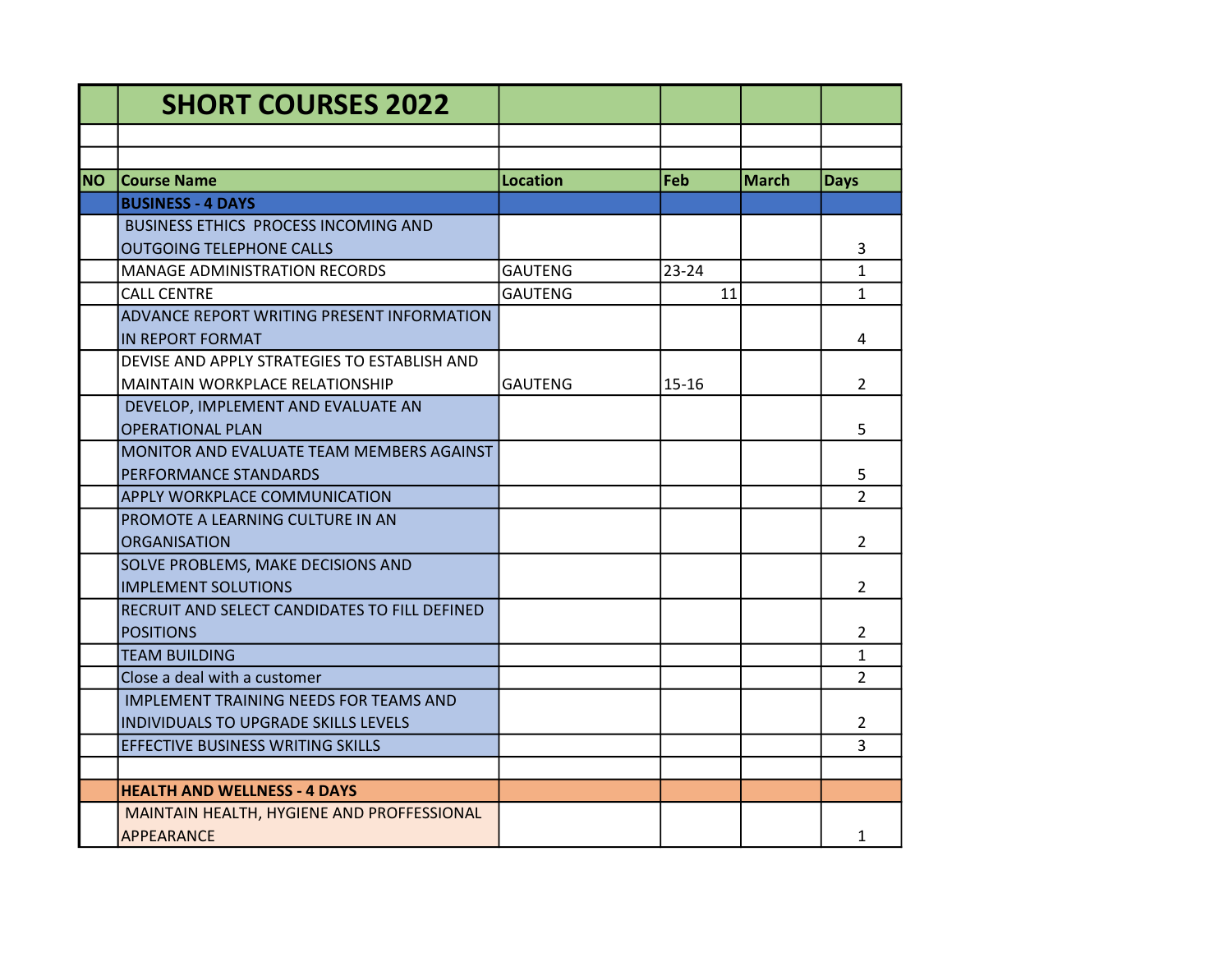| MONITOR AND MAINTAN HEALTH, SAFETY AND               |                |         |          |                |
|------------------------------------------------------|----------------|---------|----------|----------------|
| <b>SECURITY</b>                                      |                |         |          | 2              |
| PROMTE HEALTH AND WELLNESS IN A SELECTED             |                |         |          |                |
| <b>CONTEXT</b>                                       |                |         |          | $\overline{2}$ |
|                                                      |                |         |          |                |
| <b>MANAGEMENT - 4 DAYS</b>                           |                |         |          |                |
| MONITOR HANDLING OF CUSTOMERS BY FRONTLINE           |                |         |          |                |
| <b>CUSTOMER SERVICE MANAGERS</b>                     |                |         |          | $\mathbf{1}$   |
| FINANCE NON FINANCIAL MANAGERS MANAGE                |                |         |          |                |
| <b>EXPENDITURE AGAINST A BUDGET</b>                  |                |         |          | 3              |
| <b>DIVERSITY MANAGEMENT</b>                          |                |         |          | $\overline{2}$ |
| <b>Strategic Planning and Change Management</b>      | <b>GAUTENG</b> | $1 - 4$ |          | 4              |
| <b>Conflict Management and negotiation skills</b>    |                |         |          | $\overline{2}$ |
| ANGER MANAGEMENT APPLY THE PRINCIPLES AND            |                |         |          |                |
| CONCEPTS OF EMOTIONAL INTELLIGENCE TO THE            |                |         |          |                |
| MANAGEMENT OF SELF AND OTHERS                        | GAUTENG        | $8 - 9$ |          | 2              |
| <b>COMMUNICATION SKILLS PROGRAM</b>                  |                |         |          |                |
| Corporate Governance                                 |                |         |          |                |
| <b>Customer Service Excellence for Managers ISO</b>  |                |         |          |                |
| aligned                                              |                |         |          | $\overline{2}$ |
| <b>OPERATIONS MANAGEMENT</b>                         |                |         |          | $\overline{2}$ |
| <b>Stress Management</b>                             | <b>GAUTENG</b> | 11      |          | $\mathbf{1}$   |
| <b>Stock Management</b>                              | <b>GAUTENG</b> | 15      |          | $\mathbf{1}$   |
| <b>Time Management</b>                               |                |         |          | $\overline{2}$ |
| PERFORMANCE MANAGEMENT                               |                |         |          | $\overline{2}$ |
| Project Management                                   | <b>GAUTENG</b> |         | $8 - 10$ | 3              |
| <b>Public Finance Management</b>                     |                |         |          | 3              |
| <b>HUMAN RECOURSES</b>                               | <b>GAUTENG</b> | 28      | 4        | 5              |
| <b>Risk Management</b>                               |                |         |          | $\overline{2}$ |
|                                                      |                |         |          |                |
| <b>OTHERS 4 DAYS</b>                                 |                |         |          |                |
| <b>IDENTIFY AND RESPOND TO LEARNERS WITH SPECIAL</b> |                |         |          |                |
| NEEDS AND BARRIERS TO LEARNING                       |                |         |          |                |